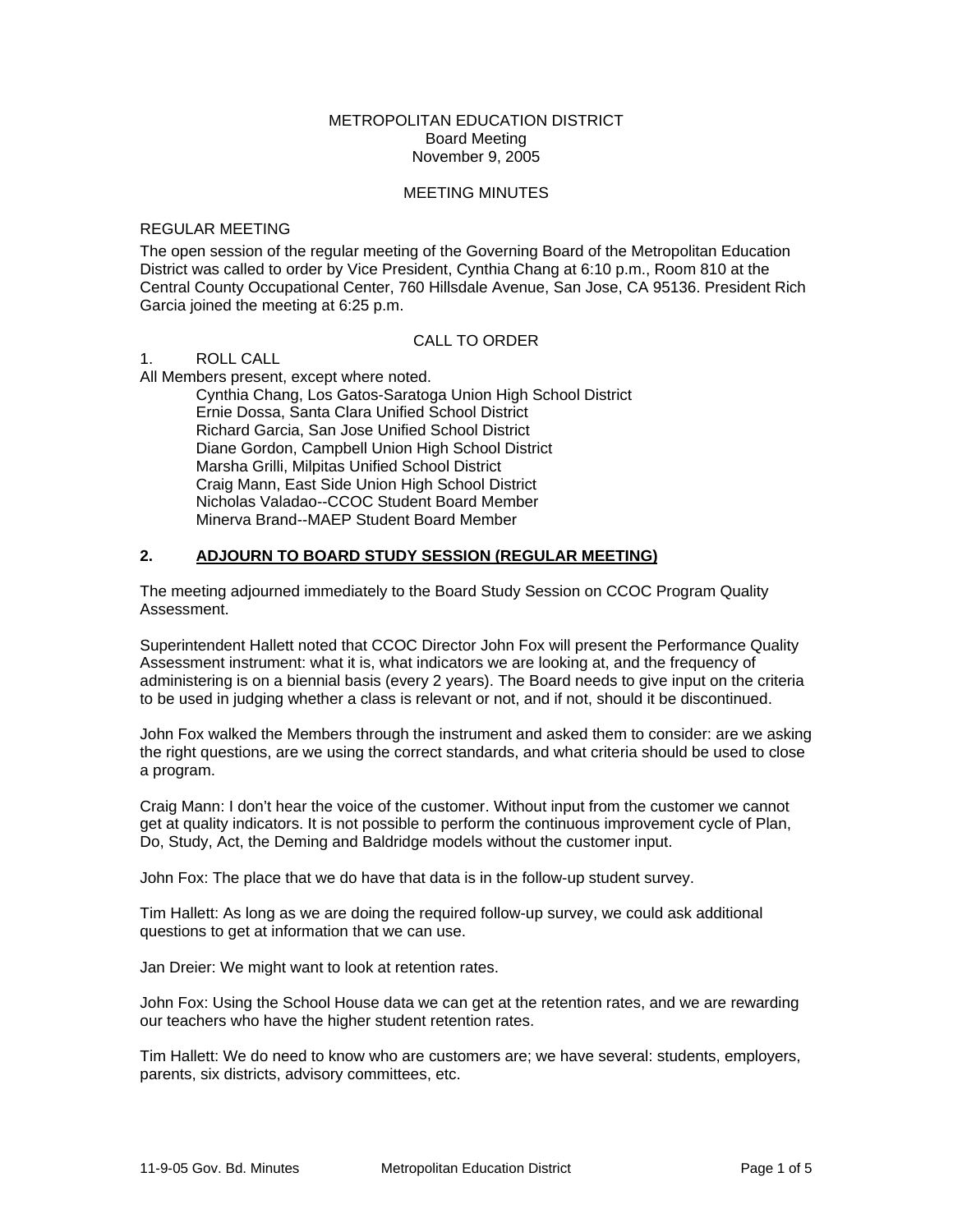Academic preparation is not within the law to collect, but we feel that it is a good indicator. This drives the curriculum. We also need to look at advisory committees and what the expectations are of the committees.

John Fox: One message that we need to get to students is for them to clearly understand the relationship of school and work.

Tim Hallett: This instrument two years ago was used as a pilot and last year was used as an instrument for making improvements. We need input from the Board to help us determine how we know whether a course continues or not. There is some resistance. What criteria determine a quality program? What does the Board see as quality criteria? Do we use this as a quality instrument, or is it a separate instrument?

We will continue working on this and add some criteria elements that perhaps can be used for closing, modifying and/or adding classes. We can bring this back to the Board.

The Study Session was adjourned at 7:00 p.m.

## **3. REGULAR MEETING (continued) LOCATION**

The Regular Meeting was called back to order at 7:07 p.m. by President Rich Garcia. All Members, including student Board Members were present.

# **4. PLEDGE OF ALLEGIANCE**

The Pledge of Allegiance was led by CCOC Student Board member, Nicholas Valadao.

## **5. ADOPT AGENDA**

Motion to adopt agenda: Mann Second: Grilli Vote: Unanimous

# **6. STUDENT BOARD MEMBERS' REPORTS**

Nicholas Valadao, CCOC Student Board Member:

The a.m. and p.m. student council sessions are both sponsoring activities to raise funds for the Katrina hurricane victims; one of the ways they will do this is to sell Mardi Gras beads and send their profits to one of the agencies assisting the victims.

Minerva Brand, MAEP Student Board Member

Minerva Brand was introduced by MAEP Director, Suzi Glass as an Independent Study student at Erikson; she works full time and has a son attending Pioneer High School and CCOC.

She had developed a website so that she will be able to communicate with the adult education students regarding Governing Board information. The MAEP Community Leadership group will this year participate in the Second Harvest food drive and will decorate a tree in Christmas in the Park in downtown San Jose.

# **7. SPECIAL ORDER OF BUSINESS**

No items.

# **8. PUBLIC PRESENTATIONS & REPORTS**

8.1 Public Comments

No public comments

## **9.0 APROVAL OF MINUTES**

9.1 Action Item: Approval of Minutes of Regular Board Meeting, October 12, 2005. Motion to approve minutes of October 12, 2005: Mann, Second: Chang, Vote: unanimous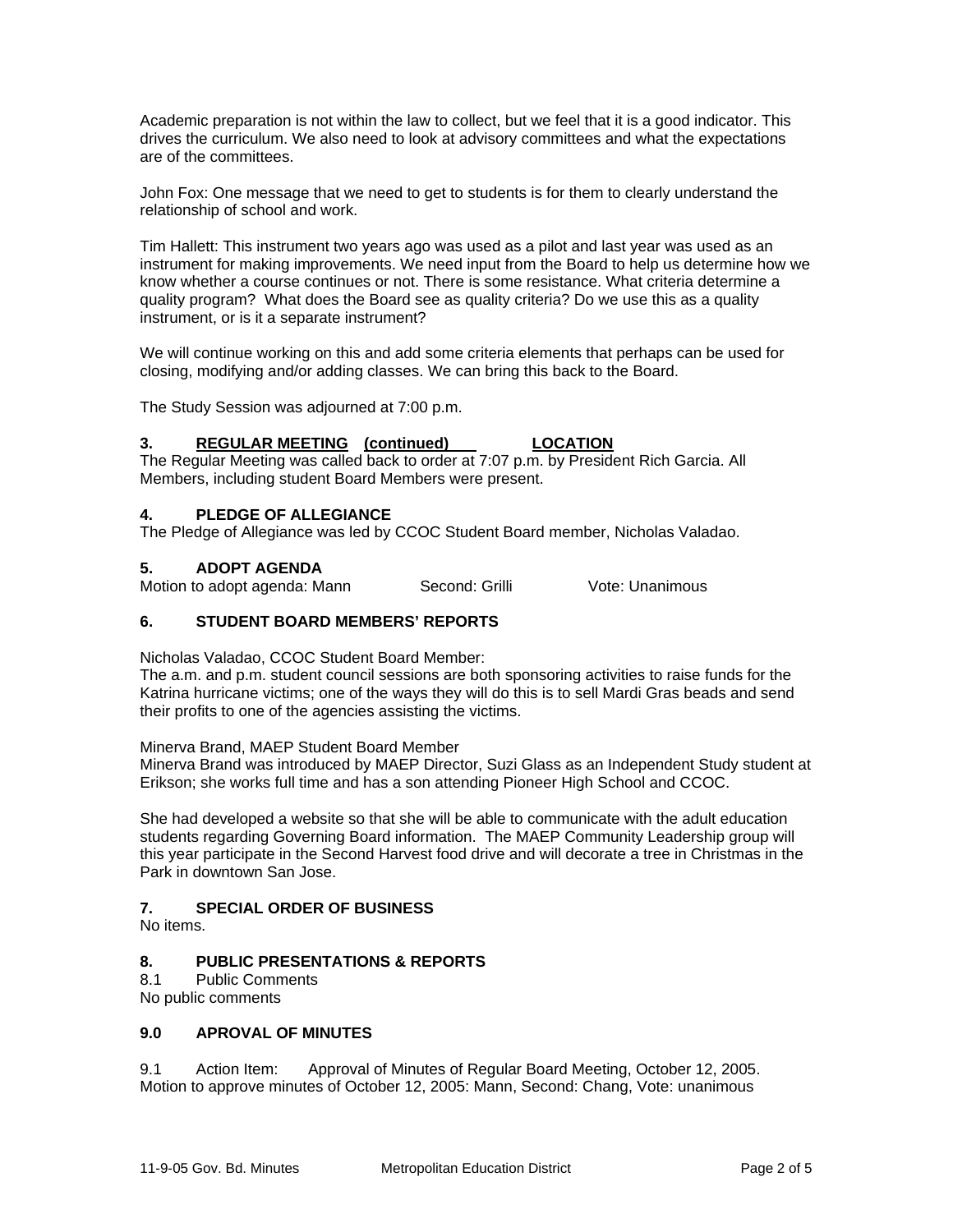## **10.0 CONSENT CALENDAR**

Motion to approve consent calendar items 10.1.1 through 10.3.3: Mann, Second: Chang, Vote: unanimous

## **10.1 BUSINESS AND FINANCIAL FUNCTIONS**

- 10.1.1 Action Item: Approve August Board Warrant Approval List
- 10.1.2 Action Item: Accept Donations

10.1.3 Action Item: Approve Master Contract with CSS Associates Architects for On-Going Professional Services, Effective 11/9/05

#### **10.2 PERSONNEL**

- 10.2.1 Reclassification of Assistant Principal and Dean Positions
- 10.2.2 Certificated Personnel
- 10.2.3 Classified Personnel
- 10.2.4 Administrative Personnel

## **10.3 INSTRUCTIONAL AND STUDENT FUNCTIONS**

#### **10.3.1 Community Classroom Agreement for Surgical Technology**

- 10.3.2 CCOC Course Certification
- 10.3.3 ROP Satellite Course Certification

## **11.0 INFORMATION ITEMS**

No items.

# **12.0 ACTION ITEMS AND REPORTS**

## **12.1 BOARD AND ADMINISTRATIVE FUNCTIONS**

12.1.1 Revision to Board Bylaw 9100: Annual Board Organization Meeting Motion to approve revision to Board Bylaw 9100: Chang, Second: Mann, Vote: unanimous

#### 12.1.2 Governing Board Retreat

Discussion: Rich Garcia mentioned that since we have items that require more thought and indepth discussion than is possible at our study sessions, I would highly encourage that we have a Board retreat.

Cynthia Chang: Perhaps we could consider having our retreat from 4:00 – 6:00 on December 14 prior to our December 14 Board meeting. All members seemed to agree that having the retreat prior to a Board meeting was a good idea. Superintendent Hallett said that at this time we do not know whether there will be need for a closed session, so the time will be adjusted according to whether or not there is a closed session.

Tim Hallett: Said that he would like some guidance from the Board as to how they would like to spend their time at the retreat. Superintendent Hallett handed out possible topics of discussion.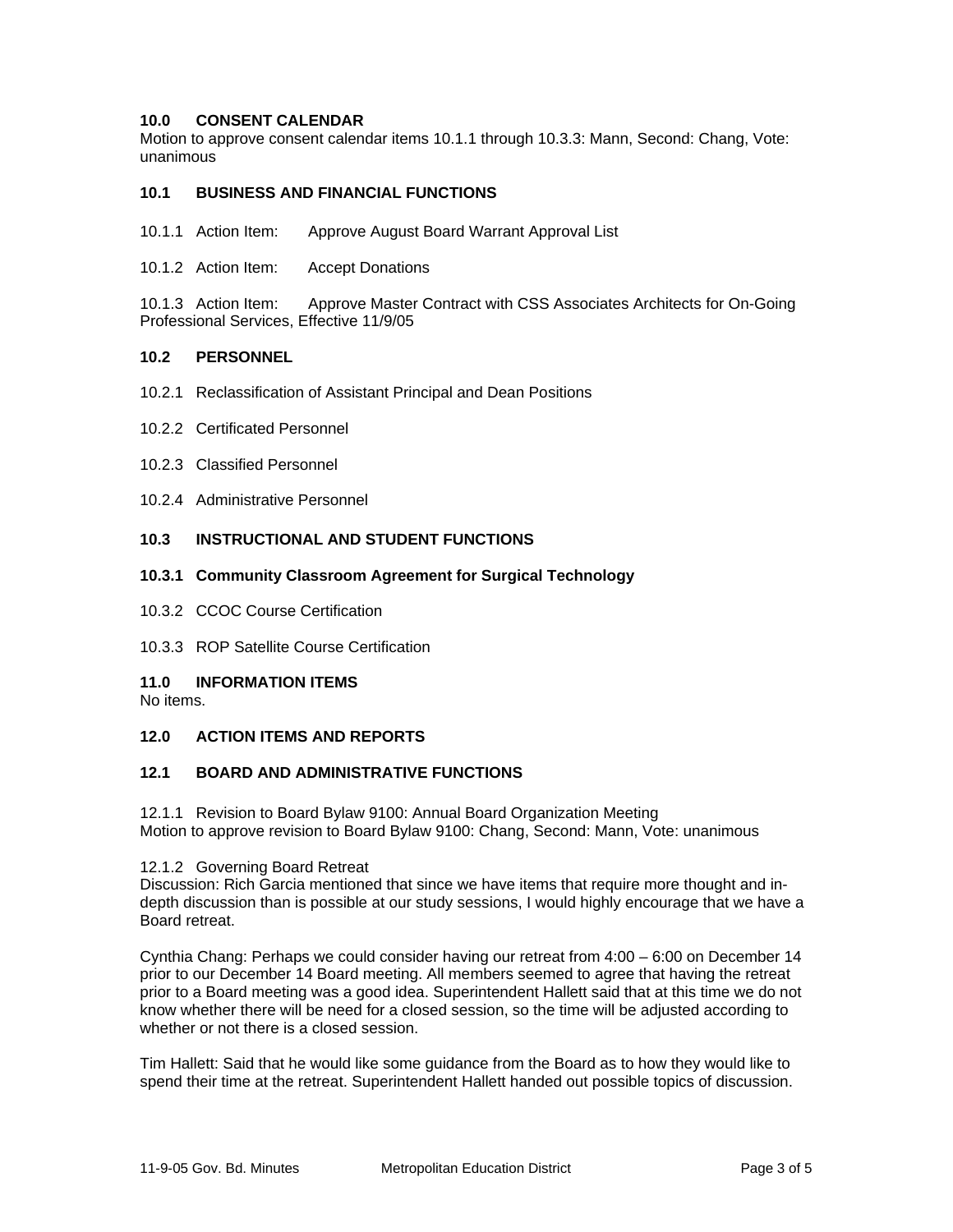Rich Garcia: He and Tim will consider the possible topics, make some decisions and get back to the Members for their approval. The Board agreed to that procedure.

Motion to approve the Board retreat on 12/14 from 4:00 – 6:00: Chang, Second: Gordon, Vote: unanimous.

# **12.2 BUSINESS AND FINANCIAL FUNCTIONS**

12.2.1 Monthly Budget Update

CBO, Paul Hay noted that there were only minor adjustments made to the monthly budget update as noted in the Members' packets of information. Motion to approve the monthly budget update: Mann, Second: Chang, Vote: unanimous

# **12.3 PERSONNEL FUNCTIONS**

# **12.4 INSTRUCTIONAL AND STUDENT FUNCTIONS**

# **13.0 EXECUTIVE REPORT/ADMINISTRATIVE REPORTS**

Oral Report: Assistant Superintendent Jan Dreier reported to the Board on departmental items of significance:

- MAEP held its first-ever Medical Assistant graduation; Jan thanked Rich Garcia for participating. She also expressed appreciation to instructor, Dr. Nazila Safari. Due also to Dr. Safari's efforts, MAEP has been designated as an official test center to provide the California Medical Assistant examination. The first exams will be given in December.
- The MAEP World Garden has become an active center for students and recently had a school-wide event where a Friendship salad was prepared from lettuce grown in the garden.
- Donna Henderson, CCOC Assistant Principal, took 3 students (Law Enforcement, Forensic Investigation and Medical Assisting) to the Downtown Rotary meeting last week.
- Program Representatives and Director, John Fox have been visiting high school students and administrators regarding the CCOC program. They are also in the midst of conducting a student interest survey of potential new 2005-06 classes at CCOC. The survey is being conducted at CCOC and in the six district high schools.
- Jan Dreier and other administrators went to Monterey to hear Dr. Willard Daggett speak. He was very inspirational and did provide a wake-up call to educators, too. Daggett commented that educators first need to consider themselves part of the problem before they can become part of the solution. Comments: Chang said that she would consider that we as educators need to be willing to take on the challenges, but not necessarily consider ourselves the problem. Garcia said that he has also heard Dr. Daggett and he emphasizes how education needs to include more applied learning, hands-on, as well as theory. Daggett's premise supports what we do at CCOC where applied is melded with the theoretical.

Oral Report: Superintendent Tim Hallett reported recent significant information to the Governing Board on topics not on the agenda:

- Noted that the auditorium had been recently painted by an adult evening class. Next to go is the pea green carpet.
- A draft of legislative priorities was discussed, and included the following topics: Staff Development funds for MetroED looks positive at this time, however, could change; inclusion of CCOC into the statewide bond issue - the Governor's Office has not supported the modernization funding, however there seems to be more interest in the bond; direct funding would assist us as currently the Department of Finance looks on the modernization funding as double counting; whereas, if we were to be direct funded this